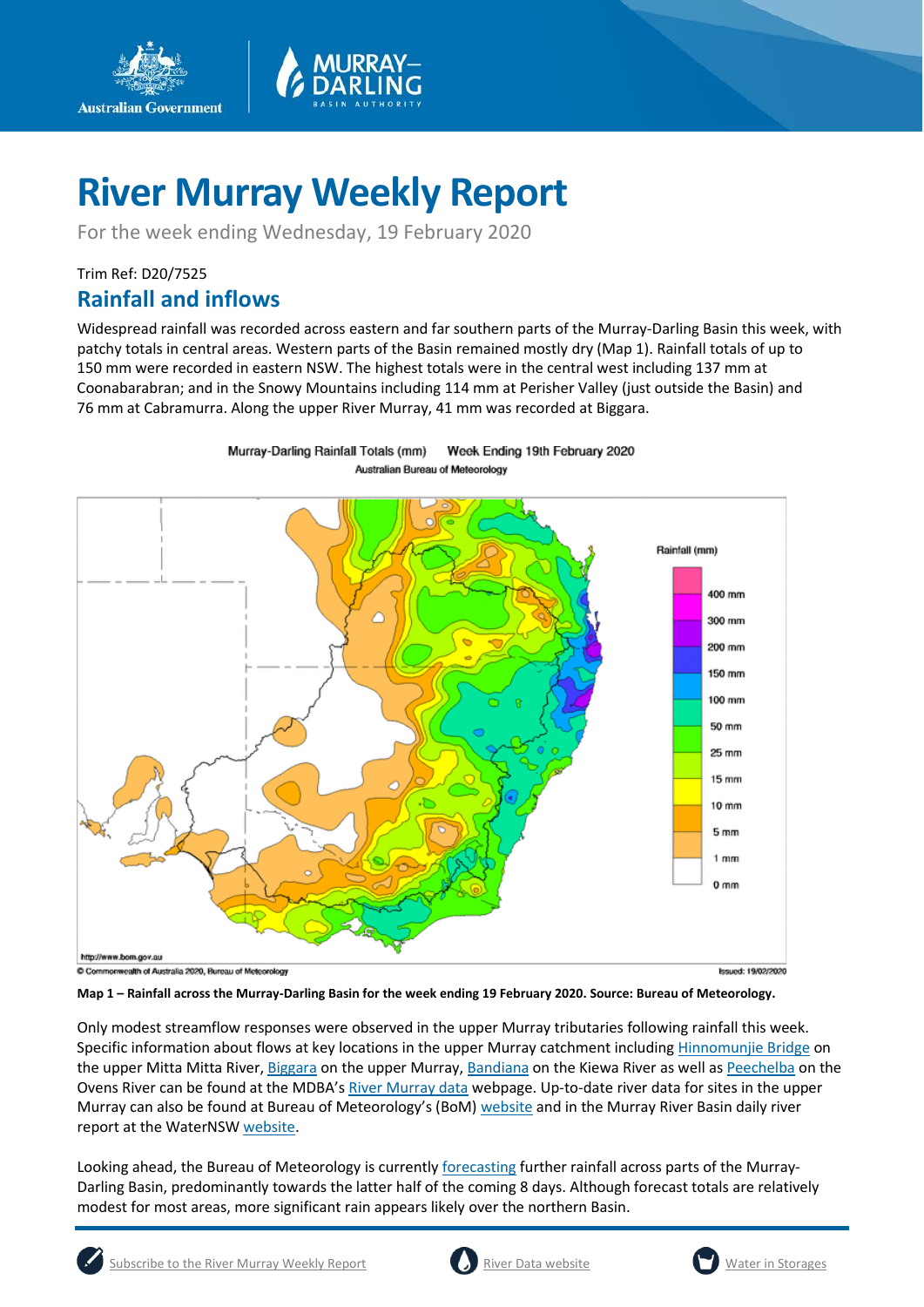### **River operations**

- Rainfall on bushfire affected areas in upper Murray may lead to poor water quality
- Blue-green algae warning for Lake Mulwala, and Red Alert from Yarrawonga to Tocumwal
- Red Alerts for blue-green algae continue in Menindee Lakes and lower Darling
- IVT deliveries continue from Goulburn and Murrumbidgee valleys

#### **Bushfire and water quality impacts**

The MDBA and State Constructing authorities are continuing to monitor bushfire activity in the upper Murray catchments. The recent bushfires in these areas have not posed significant risks to any MDBA operated structures nor impacted river operations.

As further rainfall is forecast across bushfire affected areas in the upper Murray catchment, it is likely water quality will deteriorate in some locations as ash and sediment is washed into water courses following rain. Further fish deaths could result. Several fish deaths have occurred in the upper Murray following recent rain. The extent and timing of water quality or aquatic impacts depends on the location of burnt catchment as well as the intensity and duration of rainfall events.

For information on current water quality and any impacts to your water supply, contact your retail water supplier.

#### **River operations**

In the past week MDBA total active storage reduced by 47 GL to 2,432 GL (29% capacity). Murray System inflows (excl. Snowy, Darling, inter-valley trade and environmental tributary inflows) continue to track well below the longterm average (see plot on last page of this report).

At **Dartmouth Reservoir**, the [storage](https://riverdata.mdba.gov.au/dartmouth-dam) decreased by 19 GL to 1,816 GL (47% capacity). Over the last week the [release](https://riverdata.mdba.gov.au/colemans) from Dartmouth, measured at Colemans, gradually reduced from 4,500 ML/day to the current release near 2,570 ML/day. Releases are expected to gradually fall towards 1,900 ML/day before increasing back to 2,500 ML/day later in the coming week. Variable releases from Dartmouth aim to limit erosion in the lower Mitta Mitta River while transferring a total volume of around 100 GL during February to support water levels at Hume Reservoir. Transfer requirements from Dartmouth to Hume Reservoir are continually reviewed and revised in response to observed conditions and updated forecast demands across the system. At this stage, transfers are expected to continue during March.

At Hume Reservoir, the [storage](https://riverdata.mdba.gov.au/hume-dam) decreased by 6 GL to 535 GL (18% capacity). The Hume release gradually reduced from 10,500 ML/day to the current release of 8,400 ML/day. Releases within this range to are expected in the coming days.

At **Lake Mulwala,** the pool [level](https://riverdata.mdba.gov.au/yarrawonga-weir-upstream) is currently 124.69 m AHD which is within the normal operating range between 124.6 and 124.9 m AHD. This week diversion into Yarrawonga Main Channel averaged near 360 ML/day while diversion to Mulwala Canal reduced from 1,200 ML/day to 750 ML/day. System transfers through Murray Irrigation Limited (MIL) infrastructure continued to decrease this week as demand requirements eased. Of the diversion to Mulwala Canal this week, 100 ML/day continues to be delivered back into the Murray via the Perricoota escape, and delivery back into the Edward River via the Edward Escape reduced from 700 ML/day to 300 ML/day and is expected to cease over the coming week. Similarly, on the Victorian side, around 135 ML/day continues to travel through Yarrawonga Main Channel and into the Broken Creek, again to bypass the Barmah Choke and transfer water to meet demands in the lower system.

The release from **Yarrawonga Weir** reduced from 8,400 ML/day and is now targeting 7,900 ML/day. The current release meets the expected downstream demands and may be reduced further over the coming week.

Goulburn-Murray Water (GMW) has issued a [blue-green algae warning for Yarrawonga Weir and Lake Mulwala.](https://www.g-mwater.com.au/news/media-releases1/blue-green-algae-warning-for-yarrwonga-weir-lake-mulwala.html) In addition, [WaterNSW](https://www.waternsw.com.au/water-quality/algae) has issued a Red Alert for the River Murray downstream of Yarrawonga Weir to Tocumwal, including Cobram to advise that harmful concentrations of blue-green algae may be present.





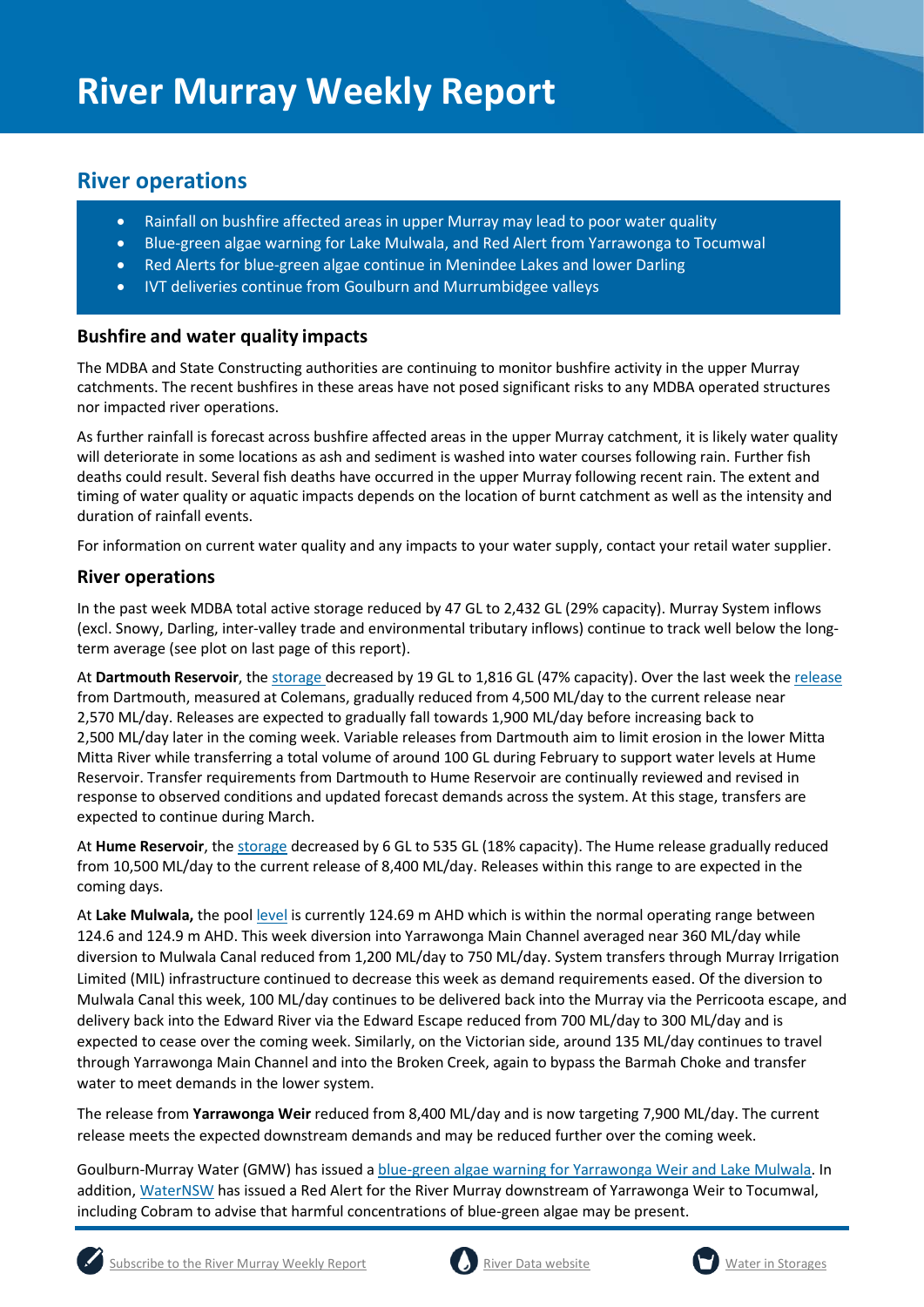

**Photo 1 - Kayak/Canoe launch facility (upper reach of the Edward River). Photo: MDBA**

Flows through the **Edward River** offtake remain at around 1,550 ML/day. Flow through the **Gulpa Creek** offtake is about 250 ML/day. Downstream along the Edward River, approximately 40 ML/day is passing through the Wakool offtake regulator, 250 ML/day through Yallakool Creek offtake and 190 ML/day into Colligen Creek. The flow downstream of Stevens Weir has gradually reduced over the week from 2,000 ML/day to 1,700 ML/day and is expected to continue to reduce to around 1,100 ML/day over the coming week.

Flow in the **Goulburn River**, measured at McCoys Bridge, rose to 2,700 ML/day during the week before receding to the current flow near 2,200 ML/day. This comprises the normal February minimum flow rate of 350 ML/day and delivery of Goulburn Inter Valley Trade (IVT) water to meet demands on the River Murray as a result of trade from the Goulburn to the Murray Valley. The delivery of IVT from the Goulburn System is being managed in consultation with Goulburn-Murray Water (GMW) and Goulburn Broken Catchment Management Authority (GBCMA) to deliver flows at a variable rate to limit environmental impacts to the lower Goulburn River. Over the coming week, the flow at McCoys Bridge is expected to continue to reduce towards 1,000 ML/day.

Small volumes of IVT are also being delivered via the Broken Creek and Campaspe River. For February, the volume of IVT from the Goulburn System has reduced to 45 GL as specified on the [GMW website.](https://www.g-mwater.com.au/water-resources/managing-water-storages) Delivery of IVT water is likely to continue over coming months to meet the demands of entitlement holders that have traded water from the Goulburn system. Information regarding opportunities for allocation trade between the Goulburn and Murray Valleys is available at the Victorian water register [website.](http://waterregister.vic.gov.au/water-trading/allocation-trading#AllocationTradeOpportunities)

[Diversions](https://riverdata.mdba.gov.au/national-channel-ds-torrumbarry-headworks) to National Channel from the Torrumbarry weir pool have reduced over the last week to around 1,200 ML/day and are expected continue at this rate over the coming week. The **Torrumbarry Weir** [pool](https://riverdata.mdba.gov.au/torrumbarry-weir-lock-26) is currently at the Full Supply Level (FSL) of 86.05 m AHD. Downstream of Torrumbarry Weir, the flow increased to a peak of 7,700 ML/day and is expected to decrease towards 5,000 ML/day over the coming week.

Inflow from the **Murrumbidgee River**, measured a[t Balranald,](https://riverdata.mdba.gov.au/balranald-weir-downstream) averaged around 1,400 ML/day. This is comprised of normal end of system flows and delivery of Murrumbidgee IVT water. The MDBA has requested WaterNSW to deliver up to 40 GL for the month of February. Approximately 100 ML/day of Murrumbidgee IVT is currently being delivered via the Billabong Creek, which reaches the Murray through the Edward-Wakool River system.

The [Murrumbidgee IVT balance](https://www.waternsw.com.au/customer-service/ordering-trading-and-pricing/trading/murrumbidgee) is currently below 80 GL and trade out of the valley is open. Further information on expected IVT deliveries from the Murrumbidgee is provided b[y WaterNSW.](https://www.waternsw.com.au/customer-service/ordering-trading-and-pricing/trading/murrumbidgee)

At **Euston**, the [weir pool level](https://riverdata.mdba.gov.au/euston-weir-upstream) is targeting FSL. Over the past week the [downstream release](https://riverdata.mdba.gov.au/euston-weir-downstream) eased slightly and is currently near 9,000 ML/day. The downstream release is expected to remain near this rate for the coming week.





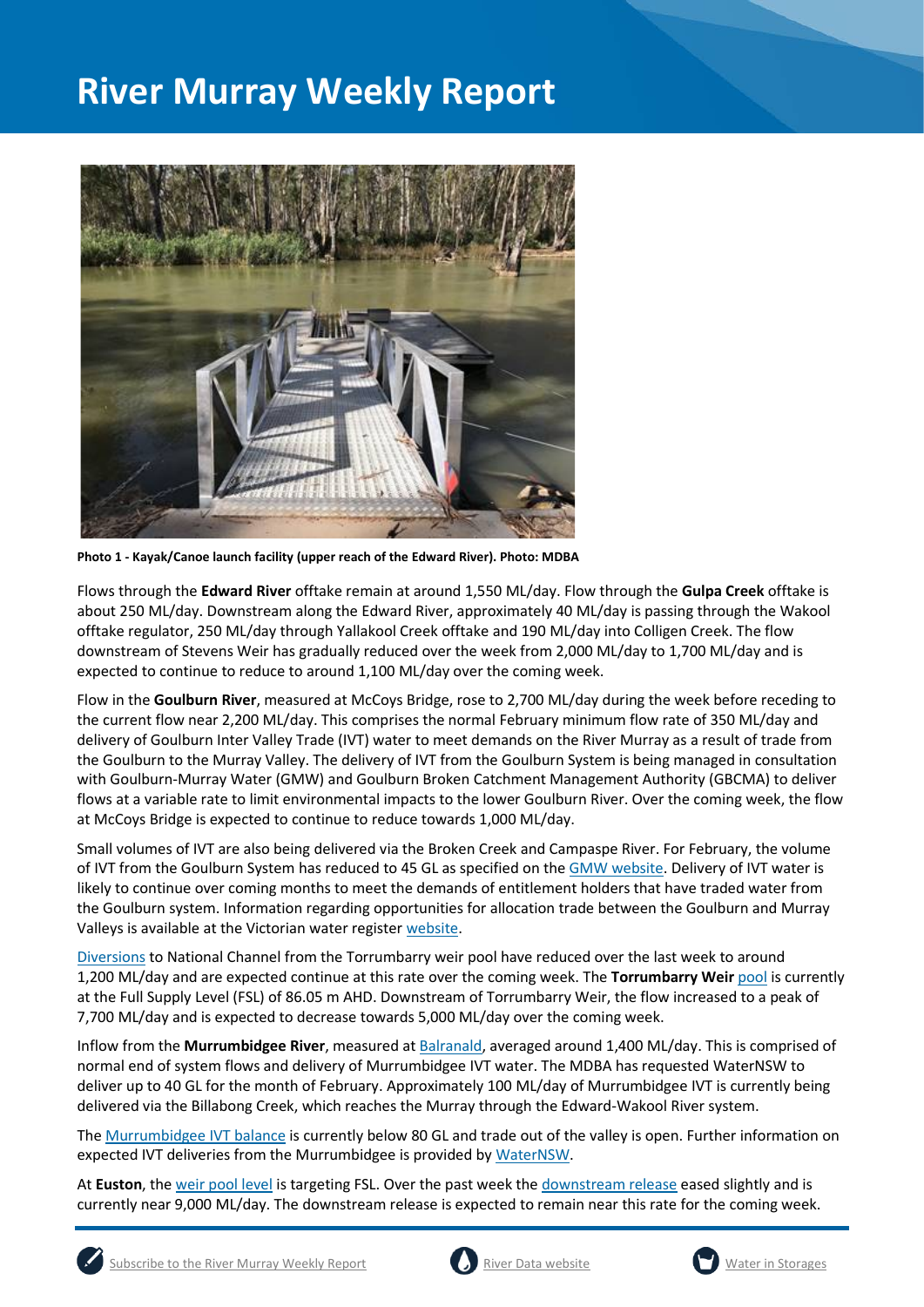The **Menindee Lakes** storage is approximately 6 GL (less than 1% capacity). WaterNSW continues to manage the Menindee Lakes in accordance with the [Lower Darling Annual Operations Plan.](https://www.waternsw.com.au/supply/regional-nsw/operations) WaterNSW has advised that releases at Weir 32 are only planned to recommence when significant inflows are received into the Menindee Lakes. [A Red](https://www.waternsw.com.au/about/newsroom/2019/blue-green-algae-red-alert-for-lake-wetherell-site-3,-upstream-from-menindee)  [Alert](https://www.waternsw.com.au/about/newsroom/2019/blue-green-algae-red-alert-for-lake-wetherell-site-3,-upstream-from-menindee) for blue-green algae is in place for Lake Wetherell and Wilcannia and parts of the lower Darling. More information is available on the [WaterNSW Algae webpage.](https://www.waternsw.com.au/water-quality/algae)

[Recent rainfall in the northern Basin,](https://www.waternsw.com.au/__data/assets/pdf_file/0004/153832/Barwon-Darling-flow-from-Feb-2020-rainfall-event-17-Feb-2020.pdf) including from the recent storms in the Namoi, has produced some welcome streamflow responses in the Barwon-Darling system. WaterNSW reports that the forecast flow may result in some inflow into the Menindee Lakes in the coming months. Due to very dry conditions and long travel times there is significant uncertainty in the volume that might reach Menindee Lakes. WaterNSW has estimated that inflows into Lake Wetherell in the order of 15 to 35 GL are possible.

Despite recent rainfall and streamflow responses, drought conditions in NSW persist and extensive [water](https://www.industry.nsw.gov.au/water/allocations-availability/temporary-water-restrictions)  [restrictions](https://www.industry.nsw.gov.au/water/allocations-availability/temporary-water-restrictions) in the northern Basin remain in place. More information on drought management activities in NSW can be found on the NSW Government website - [Drought Hub.](https://www.dpi.nsw.gov.au/climate-and-emergencies/droughthub) Links to other drought services and assistance can be also accessed via the MDB[A drought webpage.](https://www.mdba.gov.au/managing-water/drought-murray-darling-basin)

At Wentworth Weir, th[e pool level](https://riverdata.mdba.gov.au/wentworth-weir-lock-10) is currently targeting 10 cm above FSL to assist pumpers in the upper reaches of the Darling River arm of the weir pool whilst there is no inflow from the Darling River. The downstream release is near 6,650 ML/day and expected to gradually reduce over the coming week.

The **Lock 9** weir pool level is targeting FSL to 10 cm below FSL. At **Locks 8 and 7**, the weir pool levels are being varied as part of the weir pool variability program. Currently, Lock 8 is targeting a level between 90 and 100 cm below FSL and Lock 7 is targeting a level between 50 and 60 cm below FSL.



**Photo 2: Aerial view of Lake Victoria, (far south-west NSW). Photo: MDBA**

At **Lake Victoria,** the storage volume reduced by 22 GL to 275 GL (41% capacity). Lake Victoria's current storage volume is relatively low for this time of year. Current forecasts indicate the storage will continue to fall over the coming months as water is released to assist meeting demands. Current planning forecasts indicate that Lake Victoria is likely to reach low levels by early autumn 2020 if the dry conditions persist.



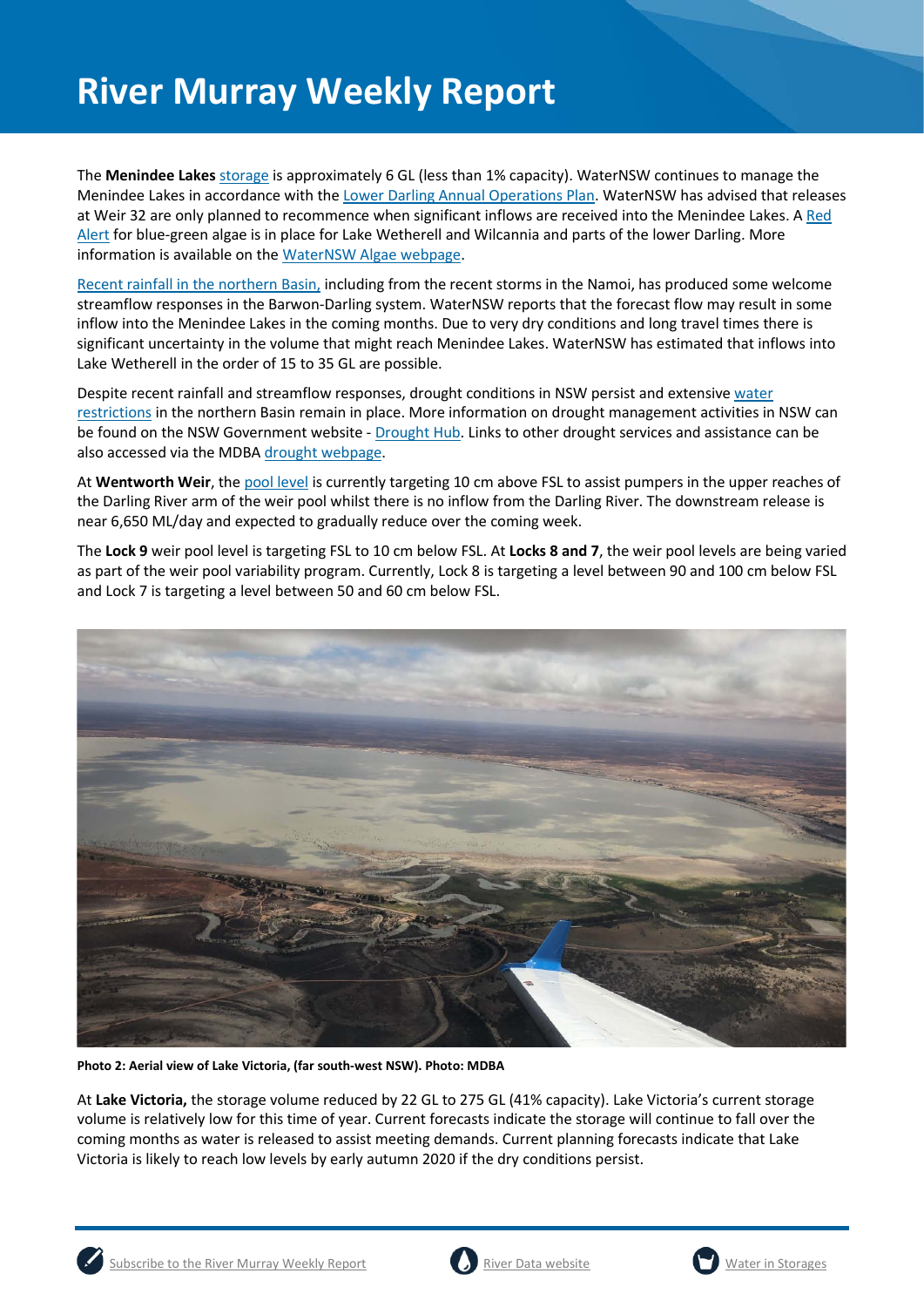This week, th[e flow](https://riverdata.mdba.gov.au/flow-south-australia-calculated) to **South Australia** is targeting 8,500 ML/day, which comprises the delivery of South Australia's monthly Entitlement, net trade into the state and environmental water. The flow is expected to continue to target 8,500 ML/day for the rest of the month. For more information on South Australia's Entitlement flow, see the South Australian Department for Environment and Water's latest [River Murray flow report.](https://www.waterconnect.sa.gov.au/River-Murray/SitePages/2019%20Flow%20Reports.aspx)

The **Lower Lakes** 5-day average water level remained steady this week at 0.6 m AHD. Releases are currently only occurring through fishways with all barrage gates now closed to help manage the level of the Lower Lakes through the warmer months. For information on barrage releases see the South Australian [Department for Environment and](https://www.waterconnect.sa.gov.au/River-Murray/SitePages/River%20Murray%20Flow%20Reports.aspx)  [Water Weekly River Murray Flow Report.](https://www.waterconnect.sa.gov.au/River-Murray/SitePages/River%20Murray%20Flow%20Reports.aspx)

#### **For media inquiries contact the Media Officer on 02 6279 0141**

ANDREW REYNOLDS Executive Director, River Management



**Australian Government** 







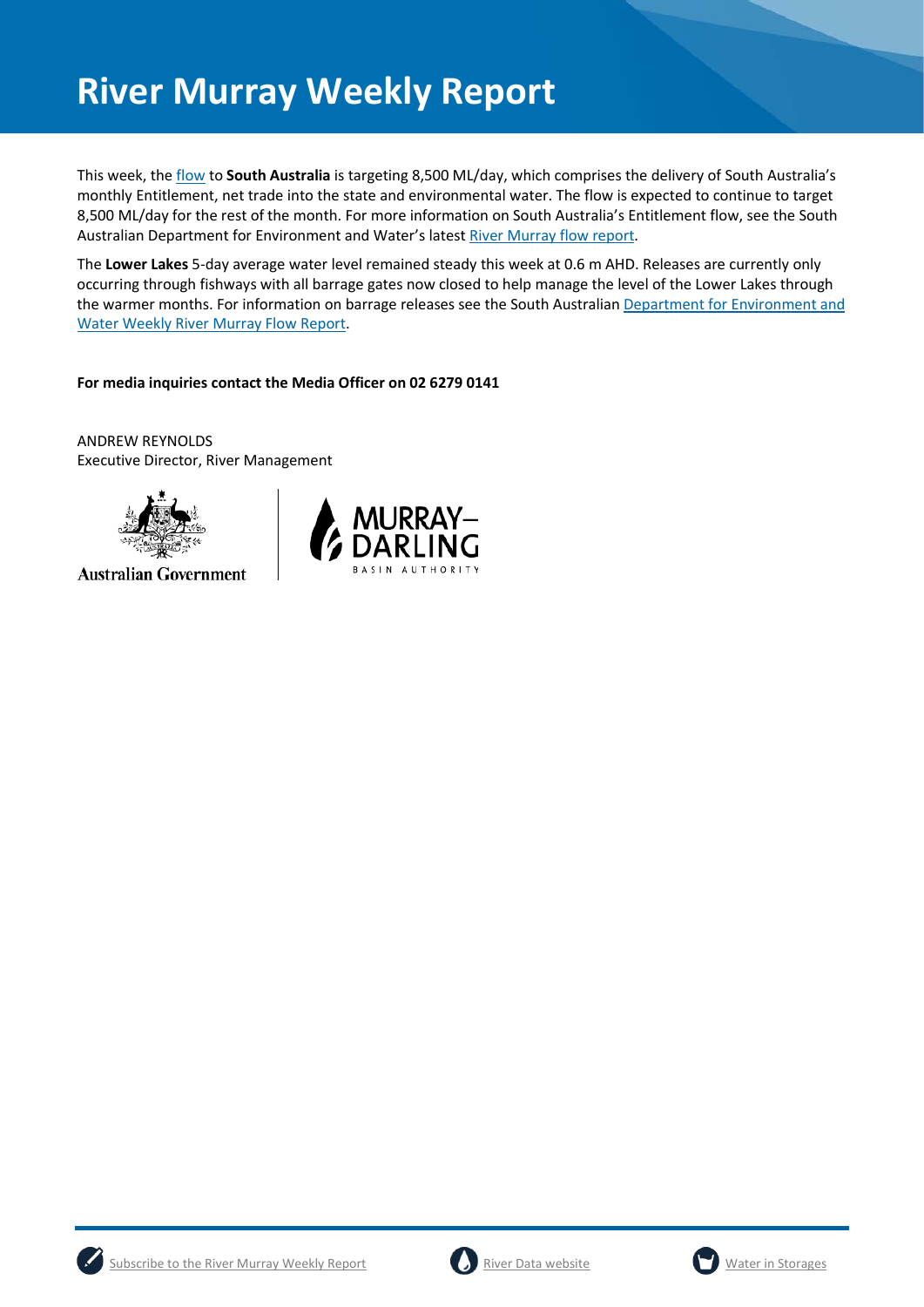#### Water in Storage Week ending Wednesday 19 Feb 2020

| <b>MDBA Storages</b>             | Full<br>Supply<br>Level | Full<br>Supply<br>Volume | Current<br>Storage<br>Level | Current | Storage | Dead<br>Storage | Active<br>Storage | Change in Total<br>Storage for the<br>Week |
|----------------------------------|-------------------------|--------------------------|-----------------------------|---------|---------|-----------------|-------------------|--------------------------------------------|
|                                  | $(m$ AHD $)$            | (GL)                     | $(m$ AHD)                   | 'GL)    | $\%$    | (GL)            | (GL)              | (GL)                                       |
| Dartmouth Reservoir              | 486.00                  | 3856                     | 447.67                      | 1816    | 47%     | 71              | 1745              | $-19$                                      |
| Hume Reservoir                   | 192.00                  | 3 0 0 5                  | 173.93                      | 535     | 18%     | 23              | 512               | -6                                         |
| Lake Victoria                    | 27.00                   | 677                      | 23.30                       | 275     | 41%     | 100             | 175               | $-22$                                      |
| Menindee Lakes                   |                         | 1 731*                   |                             | 6       | $0\%$   | (- -) #         | 0                 | $-0$                                       |
| <b>Total</b>                     |                         | 9 2 6 9                  |                             | 2632    | 28%     | $ -$            | 2432              | $-47$                                      |
| <b>Total Active MDBA Storage</b> |                         |                          |                             |         |         |                 | 29% ^             |                                            |

#### **Major State Storages**

| <b>Burriniuck Reservoir</b> | 026     | 352 | 34% |     | 349 | $+30$ |
|-----------------------------|---------|-----|-----|-----|-----|-------|
| <b>Blowering Reservoir</b>  | 631     | 625 | 38% | 24  | 601 | +10   |
| Eildon Reservoir            | 3 3 3 4 | 265 | 38% | 100 | 165 | -20   |

\* Menindee surcharge capacity – 2050 GL \*\* All Data is rounded to nearest GL \*\*

# NSW has sole access to water when the storage falls below 480 GL. MDBA regains access to water when the storage next reaches 640 GL. ^ % of total active MDBA storage

| <b>Snowy Mountains Scheme</b><br>Snowy diversions for week ending 18 Feb 2020 |                     |                    |                  |           |                 |
|-------------------------------------------------------------------------------|---------------------|--------------------|------------------|-----------|-----------------|
| <b>Storage</b>                                                                | Active Storage (GL) | Weekly Change (GL) | Diversion (GL)   | This Week | From 1 May 2019 |
| Lake Eucumbene - Total                                                        | 872                 | n/a                | Snowy-Murray     | $+18$     | 350             |
| Snowy-Murray Component                                                        | 504                 | n/a                | Tooma-Tumut      | +1        | 191             |
| <b>Target Storage</b>                                                         | 460                 |                    | Net Diversion    | 17        | 159             |
|                                                                               |                     |                    | Murray 1 Release | $+28$     | 524             |

#### **Major Diversions from Murray and Lower Darling (GL) \***

| <b>New South Wales</b>      | This Week     | $\cdot$ $\cdot$<br>From 1 July 2019 | <b>Victoria</b>                 | This Week | From 1 July 2019 |
|-----------------------------|---------------|-------------------------------------|---------------------------------|-----------|------------------|
| Murray Irrig. Ltd (Net)     | $2.4^{\circ}$ | 114                                 | Yarrawonga Main Channel (net)   | 2.4       | 90               |
| <b>Wakool Sys Allowance</b> | $2.2\,$       | 36                                  | Torrumbarry System + Nyah (net) | 5.5       | 209              |
| Western Murray Irrigation   | 0.9           | 20                                  | Sunraysia Pumped Districts      | 3.1       | 88               |
| Licensed Pumps              | 4.1           | 97                                  | Licensed pumps - GMW (Nyah+u/s) | 0.1       | 14               |
| Lower Darling               | $0.0\,$       |                                     | Licensed pumps - LMW            | 12.8      | 306              |
| <b>TOTAL</b>                | 9.6           | 268                                 | TOTAL                           | 23.9      | 707              |

\* Figures are derived from actual and estimates where data is unavailable. Please note that not all data may have been available at the time of creating this report. \*\* All data above is rounded to nearest 100 ML for weekly data and nearest GL for cumulative data

| Flow to South Australia (GL)<br>* Flow to SA will be greater than normal entitlement for<br>this month due to environmental flows. | Entitlement this month<br>Flow this week<br>Flow so far this month<br>Flow last month | $194.0*$<br>59.9<br>154.1<br>251.2 | (8 600 ML/day) |
|------------------------------------------------------------------------------------------------------------------------------------|---------------------------------------------------------------------------------------|------------------------------------|----------------|
|------------------------------------------------------------------------------------------------------------------------------------|---------------------------------------------------------------------------------------|------------------------------------|----------------|

#### **Salinity (EC)** (microSiemens/cm at 25°C)

|                         | Current | Average over the last week | Average since 1 August 2019 |
|-------------------------|---------|----------------------------|-----------------------------|
| Swan Hill               | 70      | 60                         | 70                          |
| Euston                  |         |                            |                             |
| <b>Red Cliffs</b>       |         |                            | 50                          |
| Merbein                 | 90      | 90                         | 90                          |
| Burtundy (Darling)      |         |                            | 1 2 2 0                     |
| Lock 9                  | 100     | 90                         | 100                         |
| Lake Victoria           | 120     | 120                        | 110                         |
| Berri                   | 140     | 140                        | 140                         |
| Waikerie                | 210     | 200                        | 210                         |
| Morgan                  | 200     | 200                        | 220                         |
| Mannum                  | 240     | 240                        | 260                         |
| Murray Bridge           | 270     | 270                        | 290                         |
| Milang (Lake Alex.)     | 950     | 950                        | 850                         |
| Poltalloch (Lake Alex.) | 940     | 900                        | 820                         |
| Meningie (Lake Alb.)    | 1 900   | 1880                       | 1750                        |
| Goolwa Barrages         | 2 190   | 2 2 6 0                    | 1980                        |





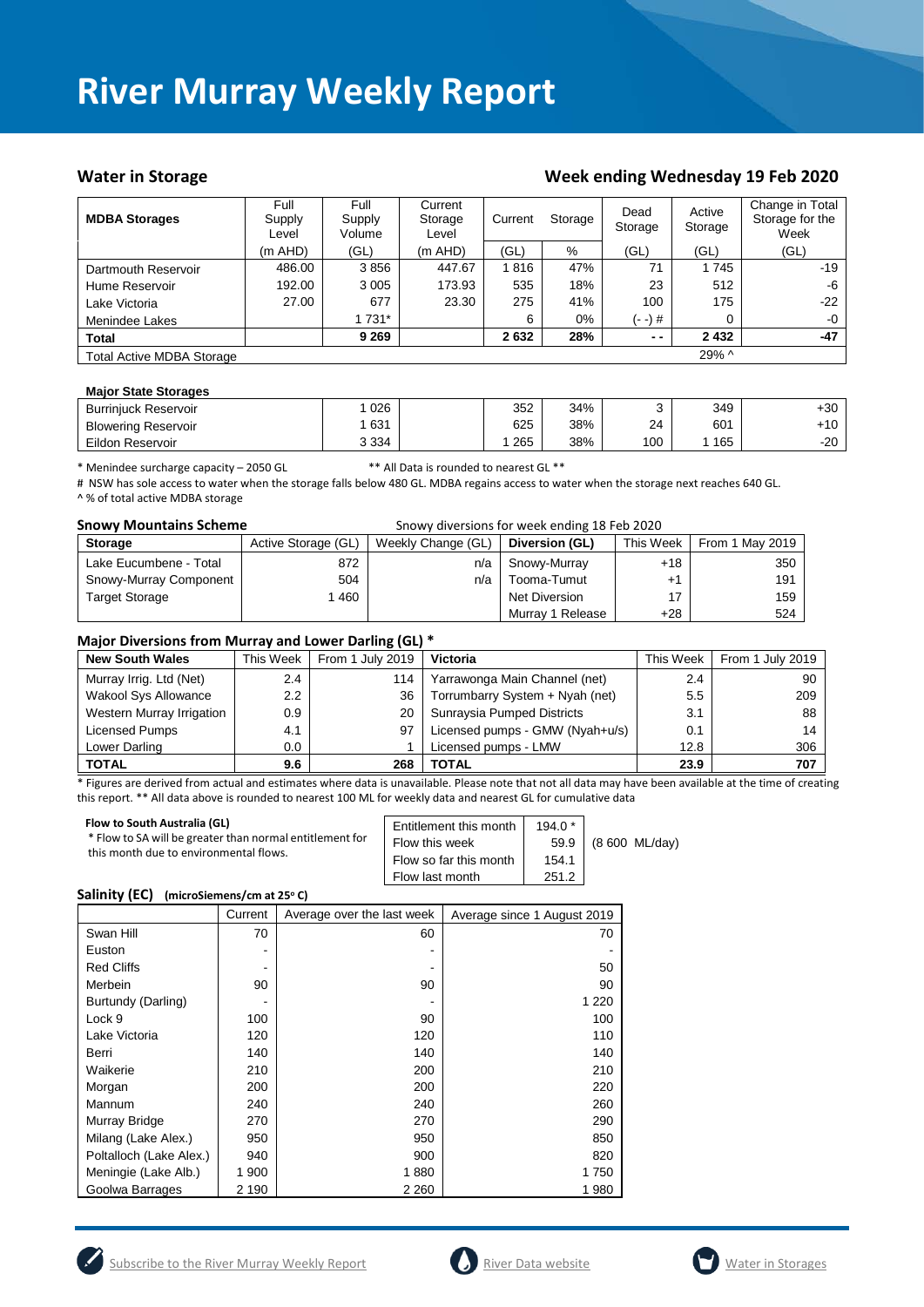

# MURRAY-<br>DARLING

#### River Levels and Flows **River Levels and Flows Week ending Wednesday 19 Feb 2020**

|                                | Minor Flood<br>Stage | Gauge | Height         | Flow     | Trend        | Average Flow this<br>Week | Average Flow last<br>Week |
|--------------------------------|----------------------|-------|----------------|----------|--------------|---------------------------|---------------------------|
|                                |                      | local | (m)            |          |              |                           |                           |
| <b>River Murray</b>            | (m)                  | (m)   | AHD)           | (ML/day) |              | (ML/day)                  | (ML/day)                  |
| Khancoban                      |                      |       |                | 1500     | F            | 4 0 9 0                   | 2 3 7 0                   |
| Jingellic                      | 4.0                  | 1.59  | 208.11         | 3760     | R            | 5 4 20                    | 2710                      |
| Tallandoon (Mitta Mitta River) | 4.2                  | 2.16  | 219.05         | 2 9 6 0  | F            | 3680                      | 5 400                     |
| Heywoods                       | 5.5                  | 2.74  | 156.37         | 8 3 7 0  | F            | 9 2 1 0                   | 9610                      |
| <b>Doctors Point</b>           | 5.5                  | 2.53  | 151.00         | 9580     | S            | 10 230                    | 10 540                    |
| Albury                         | 4.3                  | 1.54  | 148.98         |          |              |                           |                           |
| Corowa                         | 4.6                  | 2.14  | 128.16         | 9 0 0 0  | F            | 9720                      | 9610                      |
| Yarrawonga Weir (d/s)          | 6.4                  | 1.32  | 116.36         | 7 900    | S            | 8 2 4 0                   | 8 4 5 0                   |
| Tocumwal                       | 6.4                  | 1.90  | 105.74         | 7690     | F            | 7 9 6 0                   | 8410                      |
| Torrumbarry Weir (d/s)         | 7.3                  | 2.60  | 81.15          | 7730     | S            | 7 2 4 0                   | 6 5 9 0                   |
| Swan Hill                      | 4.5                  | 1.40  | 64.32          | 7 3 6 0  | R            | 7 1 2 0                   | 6850                      |
| <b>Wakool Junction</b>         | 8.8                  | 3.15  | 52.27          | 8810     | S            | 8 9 0 0                   | 9 1 3 0                   |
| Euston Weir (d/s)              | 9.1                  | 1.63  | 43.47          | 9 0 5 0  | F            | 9 3 6 0                   | 9410                      |
| Mildura Weir (d/s)             |                      |       |                | 7930     | F            | 8 0 9 0                   | 8 2 2 0                   |
| Wentworth Weir (d/s)           | 7.3                  | 2.86  | 27.62          | 6650     | S            | 6670                      | 6840                      |
| <b>Rufus Junction</b>          |                      | 3.70  | 20.63          | 7980     | F            | 8 2 1 0                   | 7480                      |
| Blanchetown (Lock 1 d/s)       |                      | 0.87  |                | 5 1 9 0  | $\mathsf{R}$ | 5 0 5 0                   | 5 3 2 0                   |
|                                |                      |       |                |          |              |                           |                           |
| <b>Tributaries</b>             |                      |       |                |          |              |                           |                           |
| Kiewa at Bandiana              | 2.8                  | 0.89  | 154.12         | 350      | $\mathsf{R}$ | 320                       | 190                       |
| Ovens at Wangaratta            | 11.9                 | 7.80  | 145.48         | 270      | F            | 310                       | 200                       |
| Goulburn at McCoys Bridge      | 9.0                  | 2.16  | 93.58          | 2 2 1 0  | F            | 2 3 6 0                   | 1 2 5 0                   |
| Edward at Stevens Weir (d/s)   | 5.5                  | 1.82  | 81.59          | 1720     | F            | 1860                      | 2 0 0 0                   |
| <b>Edward at Liewah</b>        |                      | 2.66  | 58.04          | 2070     | F            | 2 180                     | 2 4 7 0                   |
| Wakool at Stoney Crossing      |                      | 1.38  | 54.87          | 400      | F            | 400                       | 400                       |
| Murrumbidgee at Balranald      | 5.0                  | 1.81  | 57.77          | 1 3 9 0  | F            | 1410                      | 1 470                     |
| Barwon at Mungindi             | 6.1                  | 3.77  | $\overline{a}$ | 1850     | $\mathsf{R}$ | 560                       | $\Omega$                  |
| Darling at Bourke              | 9.0                  | 2.77  |                | 0        | F            | 0                         | $\Omega$                  |
| Darling at Burtundy Rocks      |                      | 0.50  |                | 0        | F            | 0                         | $\mathbf 0$               |
|                                |                      |       |                |          |              |                           |                           |

Natural Inflow to Hume 1 000

(i.e. Pre Dartmouth & Snowy Mountains scheme)

**Weirs and Locks** Pool levels above or below Full Supply Level (FSL)

| <b>Murrav</b>      | FSL (m AHD) | u/s     | d/s     |                       | FSL (m AHD) | u/s     | d/s     |
|--------------------|-------------|---------|---------|-----------------------|-------------|---------|---------|
| Yarrawonga         | 124.90      | $-0.21$ |         | No. 7 Rufus River     | 22.10       | $-0.56$ | $+1.39$ |
| No. 26 Torrumbarry | 86.05       | $-0.00$ |         | No. 6 Murtho          | 19.25       | $+0.03$ | $+0.21$ |
| No. 15 Euston      | 47.60       | $-0.02$ |         | No. 5 Renmark         | 16.30       | $+0.07$ | $+0.32$ |
| No. 11 Mildura     | 34.40       | $+0.02$ | $+0.25$ | No. 4 Bookpurnong     | 13.20       | $+0.08$ | $+0.85$ |
| No. 10 Wentworth   | 30.80       | $+0.10$ | $+0.22$ | No. 3 Overland Corner | 9.80        | $+0.04$ | $+0.26$ |
| No. 9 Kulnine      | 27.40       | $-0.09$ | $-0.81$ | No. 2 Waikerie        | 6.10        | $+0.06$ | $+0.24$ |
| No. 8 Wangumma     | 24.60       | $-1.00$ | $-0.28$ | No. 1 Blanchetown     | 3.20        | $+0.06$ | $+0.12$ |

#### **Lower Lakes FSL = 0.75 m AHD**

Lake Alexandrina average level for the past 5 days (m AHD)  $\Big| 0.60 \Big|$ 

| <b>Barrages</b>                                                              |              |                          | <b>Fishways at Barrages</b> |           |                        |                        |                            |
|------------------------------------------------------------------------------|--------------|--------------------------|-----------------------------|-----------|------------------------|------------------------|----------------------------|
|                                                                              | Openings     | Level (m AHD)            | No. Open                    | Rock Ramp | <b>Vertical Slot 1</b> | <b>Vertical Slot 2</b> | <b>Dual Vertical Slots</b> |
| Goolwa                                                                       | 128 openings | 0.53                     | All closed                  |           | Open                   | Open                   |                            |
| Mundoo                                                                       | 26 openings  | 0.48                     | All closed                  |           |                        |                        | <b>FALSE</b>               |
| <b>Hunters Creek</b>                                                         |              | -                        |                             | -         | Open                   |                        |                            |
| <b>Boundary Creek</b>                                                        | 6 openings   | $\overline{\phantom{0}}$ | All closed                  |           | Open                   |                        |                            |
| Ewe Island                                                                   | 111 gates    | $\blacksquare$           | All closed                  |           |                        |                        | Oper                       |
| Tauwitchere                                                                  | 322 gates    | 0.51                     | All closed                  | Open      | Open                   | Open                   |                            |
| AHD = Level relative to Australian Height Datum, i.e. height above sea level |              |                          |                             |           |                        |                        |                            |

Subscribe to the River Murray Weekly Report [River Data website](https://riverdata.mdba.gov.au/) [Water in Storages](https://www.mdba.gov.au/managing-water/water-storage) Í